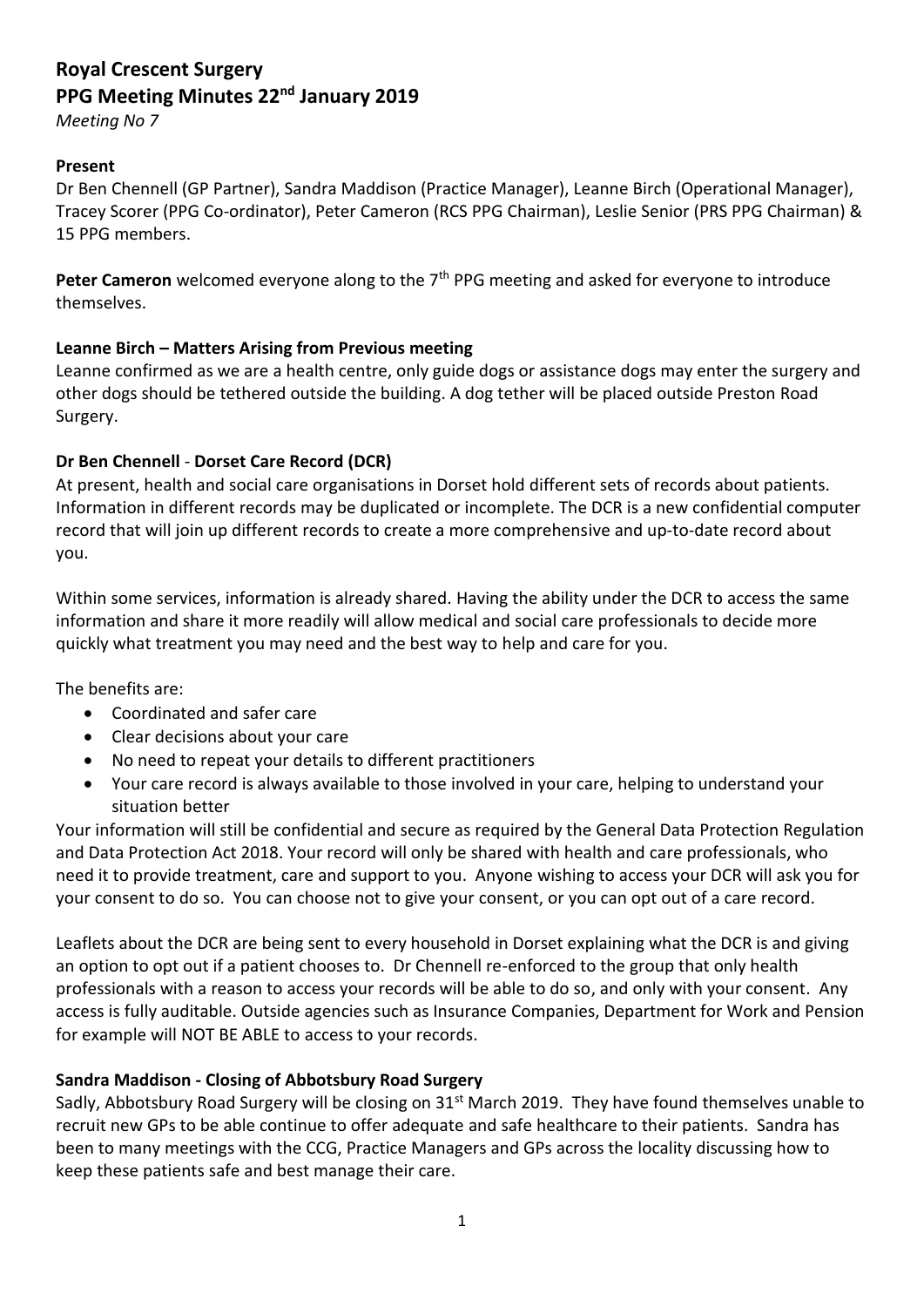The patients will be transferred to other surgeries via a managed dispersal and divided out between the practices on how many patients other practices can safely take on. Between Royal Crescent Surgery and Preston Road Surgery we will receive 972 patients. 841 to RCS, and 131 to PRS, taking our practice patient list up to 19,000 patients.

The patient records will be transferred to us electronically in three batches. We will **close at 4.30** on the three dates to allow the transfers to happen.

**Tuesday 22nd January Tuesday 19th February Wednesday 27th February**

More appointments have been added to our rotas to allow for this extra capacity, and the appointments and appointment waiting times will be monitored. We may find an extra influx at, but this should settle in time and we hope patients should not see any difference in waiting times or to the services they receive.

The PPG were asked to report back to the Tracey if they noticed any difference to their appointments / waiting times, and feedback anything they might hear about this out in the community.

# **Tracey Scorer - Promotion of PPG**

Tracey showed the group a short video created last year by the Clinical Commissiong Group Patient Involvement team. They had asked if members from both our PPGs might say a few words about what being part of the PPG meant to them, and what we had achieved as a group. The video will go out on the CCG website and will be placed on our Practice website, to encourage patients to join a PPG.

#### **Peter Cameron – Active Discussion**

Peter asked the group if they were happy with his role as chairman and did everyone feel at ease to speak when they wished. The group were happy for Peter to continue as chairman which can be reviewed again in one year.

**Friends and Family Test (FFT)** A member of the PPG asked why the surgery sends two 'Friends and Family' text messages to patients, and could we not combine these into one message.

Tracey explained a patient will get one message a month after they have been seen in surgery (regardless if they come for multiple appointments).

**The first message asks:** *How likely are you to recommend Royal Crescent Surgery to friends and family if they needed similar treatment? Reply 1 for extremely likely, 2 for likely, 3 for neither likely nor unlikely, 4 for unlikely, 5 for extremely unlikely or 6 for don't know.*

**If a patient replies, a second message is then sent saying:** *Thank you for your response, can you please explain why you responded as you did? Please note all replies are anonymous and your feedback is greatly appreciated.*

The FFT is an important feedback tool that supports the fundamental principle that people who use NHS services should have the opportunity to provide feedback on their experience. Listening to the view of patients and staff helps identify what is working well, what can be improved and how.

The FFT asks people if they would recommend the services they have used and offers a range of responses. When combined with supplementary follow-up questions the FFT provides a mechanism to highlight both good and poor patient experience. This kind of feedback is vital in transforming NHS services and supporting patient choice.